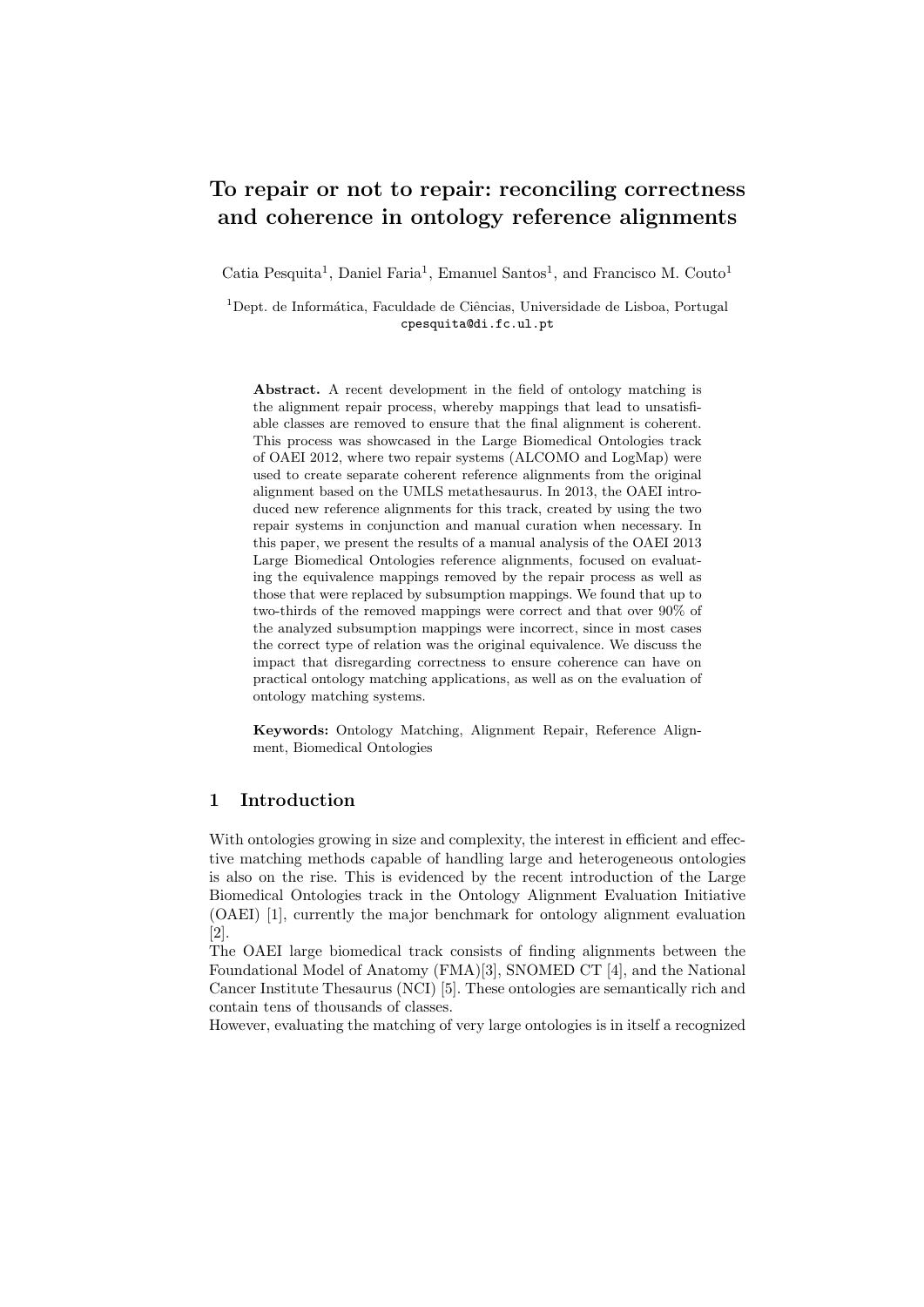challenge [6], since the most common type of ontology matching evaluation relies on the comparison of an alignment produced by an ontology matching system against a reference alignment. For smaller ontologies, reference alignments are manually built, and can then be subject to debugging and quality checking steps [7, 8]. However for very large ontologies this is unfeasible since the number of mappings that need to be manually evaluated grows quadratically with the number of classes in an ontology. Even if some heuristics are used to reduce the search space, the human effort is still too demanding, especially when we are facing ontologies with tens or even hundreds of thousands of classes [9].

Consequently, efforts have been made to create reference alignments in an automated or semi-automated fashion  $[9-11]$ . One possible strategy to achieve this is based on existing resources from which the reference alignment can be derived. For the three tasks in the large biomedical track in OAEI, the reference alignments were created by processing UMLS metathesaurus entries. UMLS combines expert assessment with automated methods to connect classes from distinct biomedical ontologies and thesaurii according to their meaning.

However, the produced reference alignments lead to a considerable number of unsatisfiable classes when they are integrated with the input ontologies, and while the integration of FMA with NCI generates only 655 unsatisfiable classes, the integration of SNOMED CT and NCI leads to more than 20,000 unsatisfiable classes [12]. To address this issue, in OAEI 2012, in addition to the original reference alignment, two additional references were created by employing two different techniques to repair the logical inconsistencies of the original alignment, ALCOMO [13] and the repair facility of the ontology matching system LogMap [14, 10] (LogMap-Repair).

Ensuring that the alignment between two ontologies is coherent, i.e., that no class or property is unsatisfiable, has recently become a major focus for ontology matching. This is especially relevant when matching very large ontologies, which typically produce more unsatisfiable classes. To ensure the coherence of the alignment, a system needs to first detect the incoherencies and then repair them, by removing or altering them, in order to improve the coherent alignment with minimum intervention. However, different repair methods can produce different alignments. For instance, Figure 1 depicts three conflicting mappings in the original UMLS reference alignment for FMA-NCI. Each system removed two mappings to solve the inconsistencies caused by the disjoint clauses in NCI, but while ALCOMO removed mappings 2 and 3, LogMap removed 1 and 3. In this case, mapping 2 is correct. However the systems have no way of inferring this from the ontologies and alignment, since there are no mappings between the superclasses. For instance, if Anatomy Kind was mapped to Anatomical Entity, then this information could be used to disambiguate between Gingiva and Gum. The application of these techniques reduced the number of unsatisfiable classes to a few [1]. However, this automated process for repair is rather agressive, removing a significant number of mappings (up to 10%). In an effort to counteract this, in OAEI 2013, the three reference alignments were refined by using the two repair systems in conjunction and manual curation when necessary to ensure all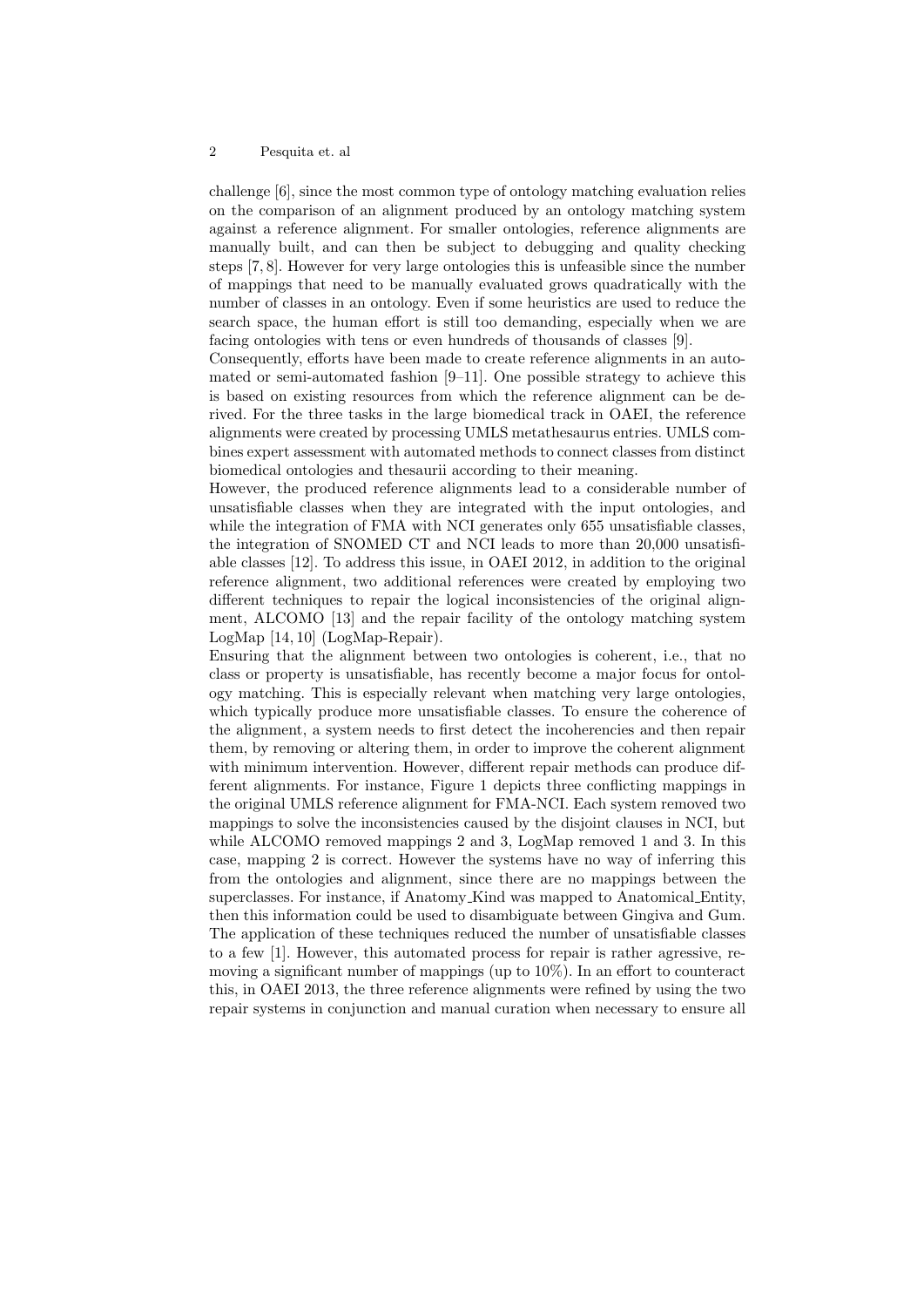

Fig. 1: An example of different repairs made by LogMap and ALCOMO

inconsistencies were solved. This resulted in more complete and fully coherent reference alignments (see Table 1).

Table 1: Reference alignment sizes

| Task       | Original |        | LogMap 2012   ALCOMO 2012 | Repaired 2013           |
|------------|----------|--------|---------------------------|-------------------------|
| FMA-NCI    | 3,024    | 2,898  | 2,819                     | $2,931$ (13 <, 28 >)    |
| FMA-SNOMED | 9,008    | 8,111  | 8,132                     | 8,941(670)              |
| SNOMED-NCI | 18,844   | 18,324 | N.A.                      | $18,476$ ( $7 < 540$ >) |

> and < indicate subsumption mappings

One of the strategies employed to achieve coherence and decrease the number of removed mappings is provided by LogMap. LogMap splits the equivalence mappings into two subsumption mappings and keeps the one that does not violate any logical constraints. This however, may result in mappings that do not reflect the real relationship between classes. Taking again as an example Figure 1, in the repaired alignment in OAEI 2013 all three mappings were replaced by subsumptions: FMA:Gingiva > NCI:Gingival, FMA:Gingiva > NCI:Gingiva and FMA:Gingiva > NCI:Gum. With this solution, the alignment becomes coherent since the relation is directional and the inconsistency is only caused by the disjoint clauses in NCI. However, none of the mappings are correct.

These examples showcase that: 1) different repair techniques produce different repaired alignments; and 2) that solving inconsistencies with subsumption mappings can result in an erroneous alignment. In this paper, we discuss the results of a manual analysis of the OAEI Large Biomedical track reference alignments. We focused our analysis on the differences between the original UMLS and the repaired alignments, in particular on the removed mappings and the ones al-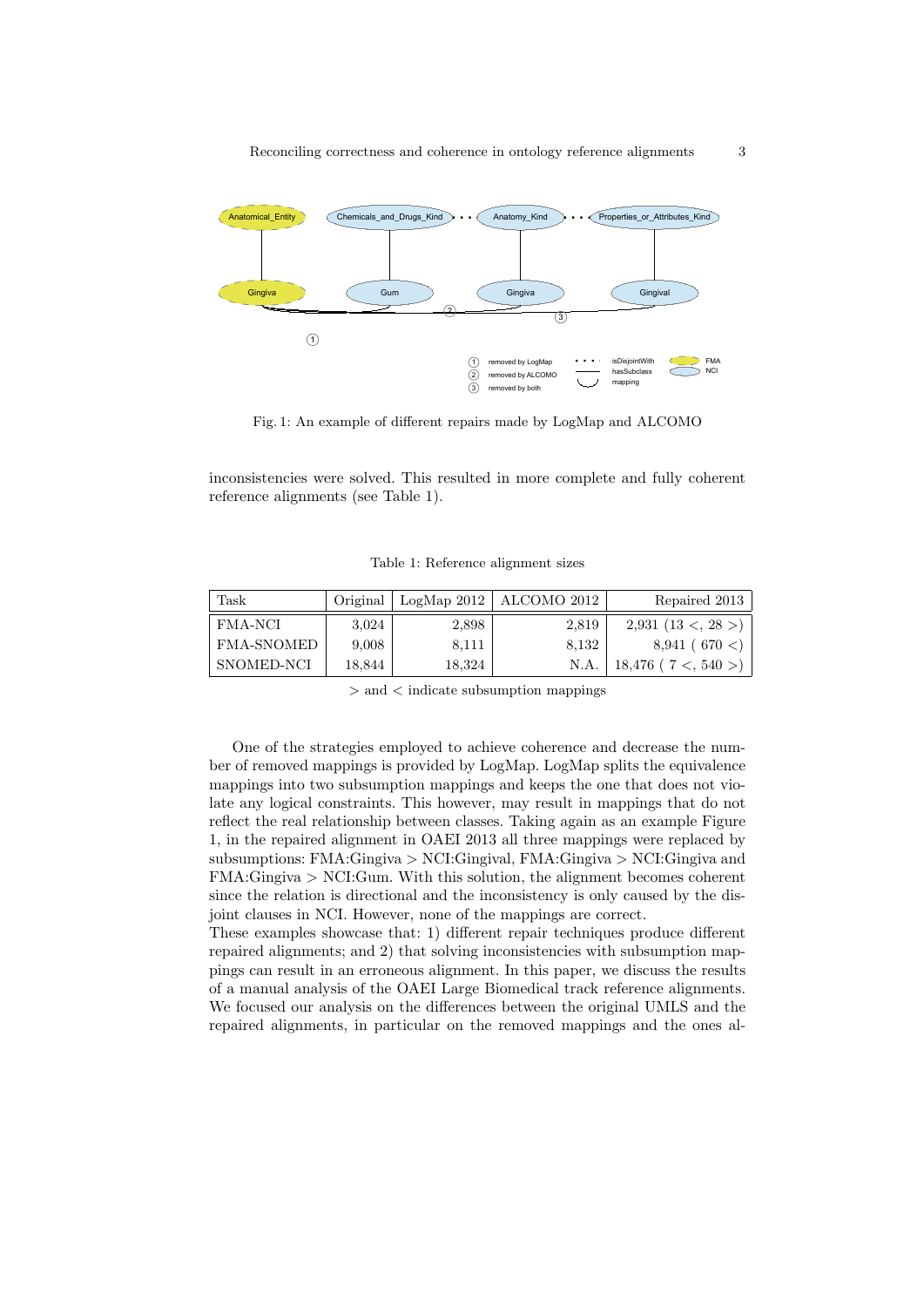tered to subsumptions. We also investigated the influence of using the same repair technique to repair both the matching result and to repair the reference alignment.

The paper is organized as follows: Section 2 describes how we conducted our evaluation, Section 3 presents and discusses the evaluation; and finally Section 4 proposes future alternatives for the discussed issues.

## 2 Methods

To compare the repaired alignments of OAEI 2013 against the original UMLS, we manually evaluated all 41 subsumption mappings in FMA-NCI and 100 randomly chosen subsumption mappings of both FMA-SNOMED and SNOMED-NCI. The evaluation was conducted by two researchers with a biomedical background. We classified each mapping as: correct, incorrect or debatable. We consider mappings correct, not based on their compliance with ontological constraints, but based on their depiction of a real existing relation. For instance, we consider the FMA-NCI mappings between Visceral Pleura, Lung and Thoracic Cavity to be correct even if their integration with the ontologies leads to unsatisfiable classes.

Furthermore, we discerned between mappings where the right relationship would have been equivalence, from those that would have been incorrect with either a subsumption or an equivalence relation. We chose to include a debatable category for those mappings that raised disagreement between the experts, or that they deemed subject to interpretation. For instance, the mappings FMA:Hormone to NCI:Therapeutic Hormone or SNOMED:Child to NCI:Children.

Our manual evaluation also included the verification of all removed mappings in FMA-NCI and FMA-SNOMED, and of 100 randomly chosen mappings in SNOMED-NCI. These were also classified into the three above-mentioned categories. In addition, we also repaired the original reference alignment with our novel repair technique (AML-Repair) [15] and evaluated the removed mappings.

## 3 Results and Discussion

Table 2 shows the results of our manual evaluation of the mappings removed or altered from equivalence to subsumption in the repair of the OAEI 2013 Large Biomedical reference alignments. Please note that for the sake of calculating statistics we chose to ignore the debatable removals and alterations.

For FMA-NCI the removal of equivalence mappings is quite successful, with 60 out of 87 removed mappings being correctly so. However, in SNOMED-NCI only half of the mappings were correctly removed, while in FMA-SNOMED this dropped to only 19 out of 65. Regarding the alteration of the mapping relation from equivalence to subsumption, the results are even poorer if more homogeneous between tasks, with 80 to 95% of the alterations being incorrect. Taking into account both removals and alterations, the percentage of correct reparations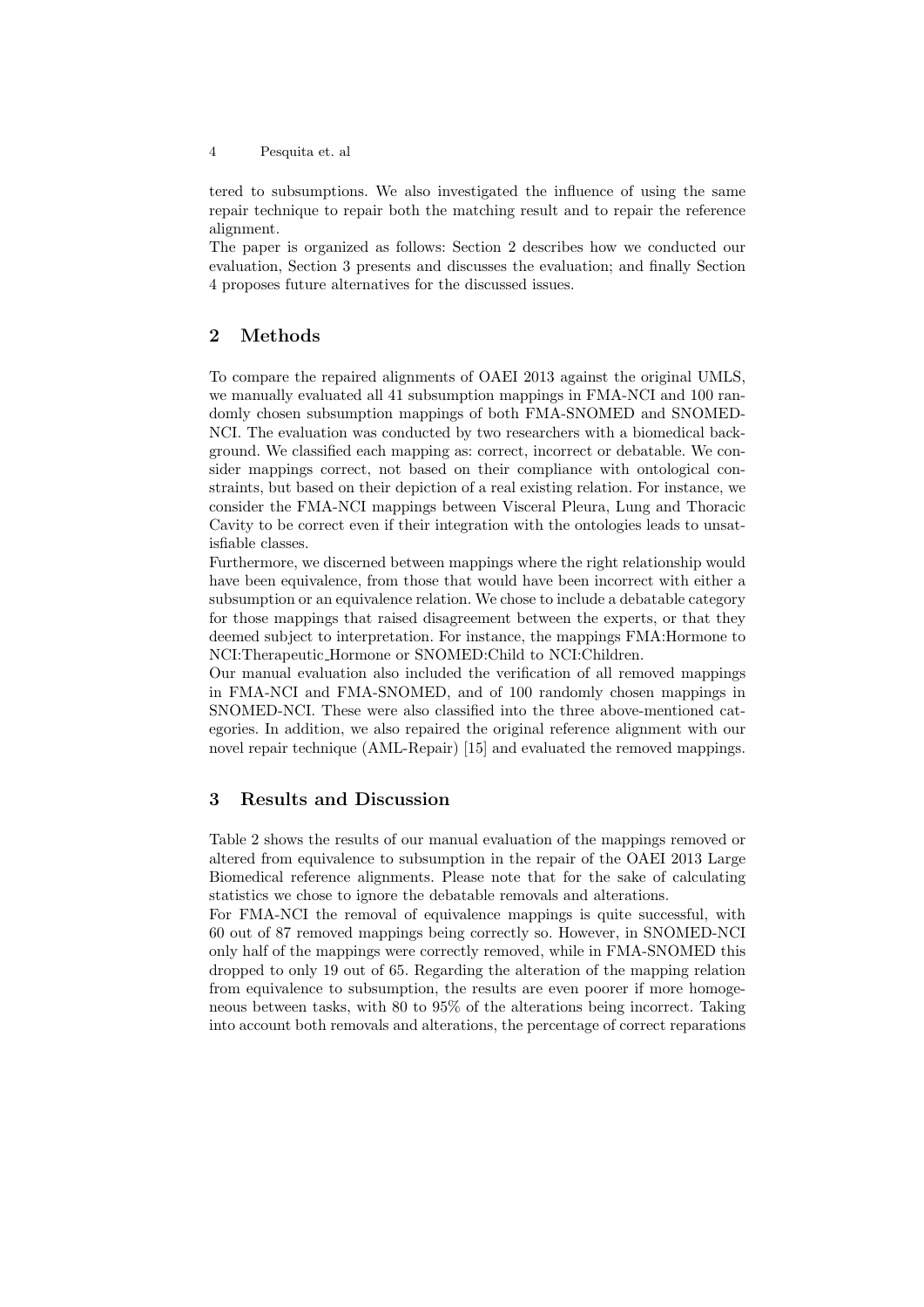ranges from 13% in FMA-SNOMED to 54% in FMA-NCI. Furthermore, considering that the majority of the mappings altered to subsumption by the OAEI 2013 repair are actually equivalences, these alterations do not actually improve the practical quality of the alignment, they just allow the alignment to become coherent without removing the mappings.

To complement this analysis we also repaired the original UMLS reference alignments with our own repair technique (AML-Repair). Compared to the OAEI 2013 repair, AML-Repair makes far more incorrect removals (see Table 3). However, when both removal and alteration are taken into account, AML has a higher percentage of correct repairs in both FMA-SNOMED and SNOMED-NCI.

Table 2: Evaluation of the OAEI 2013 Repair in the Large Biomedical Ontologies track

|                   |         | Equivalence removal | Alteration to subsumption |         |               |            |               |
|-------------------|---------|---------------------|---------------------------|---------|---------------|------------|---------------|
| Task              | Correct | $\Omega$            | Incorrect                 | Correct | ∍             | Incorrect  | Total correct |
| FMA-NCI           | 60      | 6                   | 27                        |         | 3             | 30(26)     | 54.4 %        |
| <b>FMA-SNOMED</b> | 19      |                     | 46                        |         | Ð             | 93 (73)    | $13.1\%$      |
| SNOMED-NCI        | 42      | 16                  | 42                        |         | $\mathcal{D}$ | (73)<br>91 | 25.7 %        |

?: Debatable mapping. Numbers in ( ) correspond to mappings where the correct relation is equivalence.

|  |  |  |  | Table 3: Evaluation of AML-Repair in the Large Biomedical Ontologies track |  |  |  |  |  |  |
|--|--|--|--|----------------------------------------------------------------------------|--|--|--|--|--|--|
|--|--|--|--|----------------------------------------------------------------------------|--|--|--|--|--|--|

|                   |       | Equivalence removal |   |           |               |  |  |  |  |
|-------------------|-------|---------------------|---|-----------|---------------|--|--|--|--|
| Task              | Size  | Correct             | ? | Incorrect | Total correct |  |  |  |  |
| <b>FMA-NCI</b>    | 2901  | 48                  |   | 54        | 47.1\%        |  |  |  |  |
| <b>FMA-SNOMED</b> | 8349  | 19                  |   | 81        | 19%           |  |  |  |  |
| SNOMED-NCI        | 18065 | 43                  |   | 51        | 45.7%         |  |  |  |  |

?: Debatable mapping.

These results mean that a large percentage of the removed or altered mappings were correct and that both repair techniques are in fact too aggressive. A fundamental issue here is that different ontologies can have different models of the same subject, and as such, a set of mappings that should be considered correct can render some classes unsatisfiable when the alignment is integrated with the ontologies. For instance, consider the mappings  $\text{FMA:}\text{Fibrillar}\_\text{Actin} =$ NCI:F-actin and FMA:Actin = NCI:Actin. Both mappings could be considered correct, but when they are integrated with the ontologies they cause an inconsistency. Figure 2 illustrates this issue. Since in FMA F-actin is a subclass of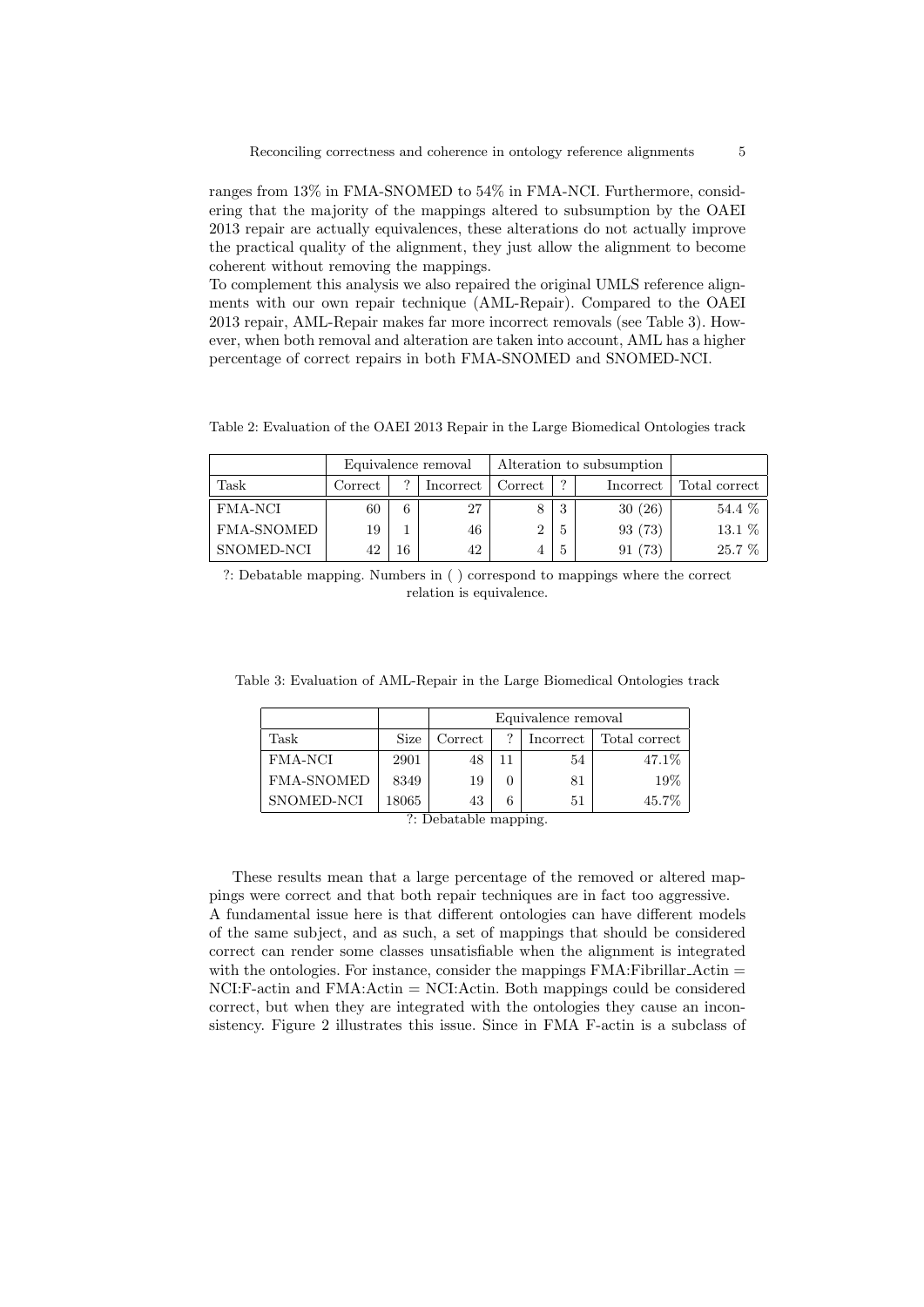Actin and in NCI it is a subclass of Actin Fillament which is disjoint with Actin, the two mappings are in conflict. However, from the biomedical perspective it is arguable that both mappings are correct: F-Actin is the polymer microfilament form of Actin. The OAEI 2013 repair technique solves this issue by changing the relation type in the FMA:Actin=NCI:Actin mapping to subsumption. Since the only constraints violated by the mapping reside in the NCI ontology, by making the mapping one-way, this strategy restores the coherence to the alignment. However,  $FMA: Actin > NCI: Actin$  does not represent the true relationship between these classes, which is equivalence.



Fig. 2: Two correct mappings causing an inconsistency

So the question is: when creating a reference alignment through automated methods, what is best, an incomplete but coherent reference alignment, or a complete but incoherent one? The answer, we think, depends on the application of the alignment. If the final goal of creating an alignment is to support the integration of two ontologies, then it is necessary to ensure coherence, so that the derived ontology is logically correct and supports reasoning. However, if the goal is supporting the establishment of cross-references between the ontologies to allow navigation between them, then an alignment that does not support linking FMA:Actin to NCI:Actin or reduces the relation to a subsumption would prevent a user from reaching the information that actin plays a role in cell motility. One of the underlying problems is that the existing repair techniques are not guaranteed to remove the incorrect mappings and may erroneously remove correct mappings. The reason for this is that the premise of removing the minimum number of mappings possible (either locally or globally) can fail in cases where there are as many or more incorrect mappings than correct mappings leading to unsatisfiable classes. Indeed, this is exemplified in Figure 1, where ALCOMO erroneously removed the correct mapping. If we evaluated an alignment containing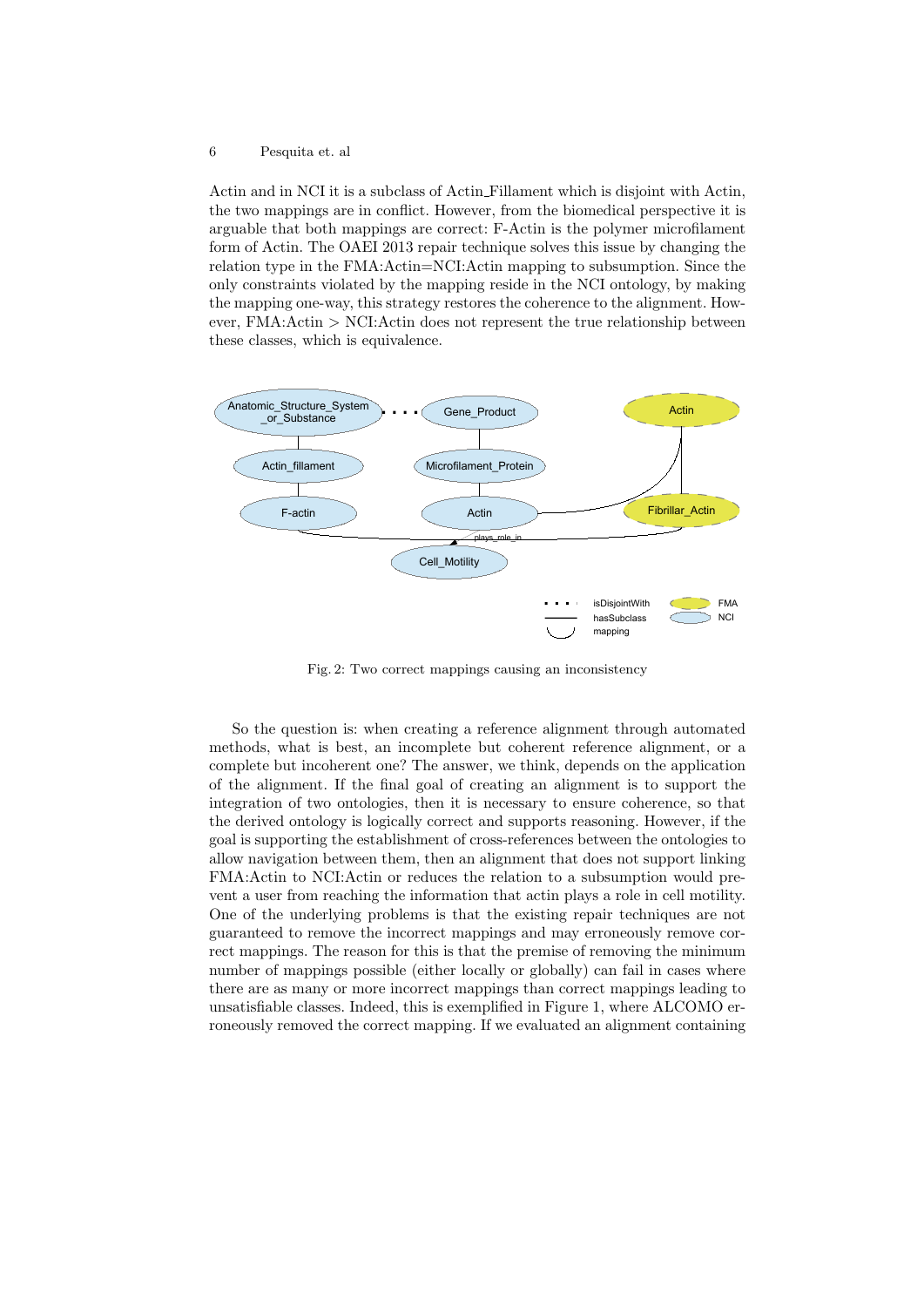the correct mapping and not the incorrect ones against the ALCOMO-repaired reference, the alignment would be penalized twice: first for having a mapping not present in the reference, and second for not including the erroneous mapping. This means that, even if the true alignment between two ontologies is coherent, by employing an automated repair technique to create a coherent reference alignment we risk excluding correct mappings, and thus providing a more misleading evaluation than if we used the unrepaired reference alignment.

This problem is amplified by the fact that two repair techniques may remove different mappings and arrive at different coherent alignments of comparable size, as exemplified in Figure 1. Without knowing the true alignment, it is impossible to assess which repair technique produces the more correct alignment. However, if the differences between the techniques are statistically significant, in choosing one technique to repair the reference alignment we may bias the evaluation towards that technique. More concretely, if two matching systems produce a similar unrepaired algorithm but use different repair techniques, the one that uses the same repair technique used to repair the reference alignment is likely to produce better results. This is illustrated in Figure 3, which shows two different repairs with techniques 1 and 2 of the same original reference alignment (A). When technique 1 is used to repair the alignment produced by a matching system, its overlap with the reference alignment repaired by 1 (B) is considerable greater than its overlap with the reference alignment repaired by 2 (C).

Table 4: McNemar's exact test for differences between alignments

| Task              |               | ALCOMO - LogMap-Repair   OAEI 2013 Repair - AML-Repair |
|-------------------|---------------|--------------------------------------------------------|
| FMA-NCI           | $2.80E - 4$   | $9.01E-4$                                              |
| <b>FMA-SNOMED</b> | 2.97E-09      | ${<}1.00$ E-15                                         |
| SNOMED-NCI        | ${<}1.00E-15$ | 2.08E-08                                               |

Values shown are two-sided exact p-values

A related work argued that the differences between repair techniques were on average negligible, by comparing the results of applying LogMap-Repair and ALCOMO to the top three systems that participated in the Large Biomedical track of OAEI 2012 [16]. Although the differences between the repair techniques were indeed generally small in percentage, they reflect differences in tens or even hundreds of mappings and can be significant in the context of the OAEI competition.

To demonstrate that the alignments produced by different repair techniques are statistically different, we performed a McNemar's exact test [17] comparing two sets of reference alignments: the OAEI 2012 reference alignments repaired by LogMap and ALCOMO, and the OAEI 2013 reference alignment with the original UMLS reference alignment repaired by AML-Repair. LogMap and ALCOMO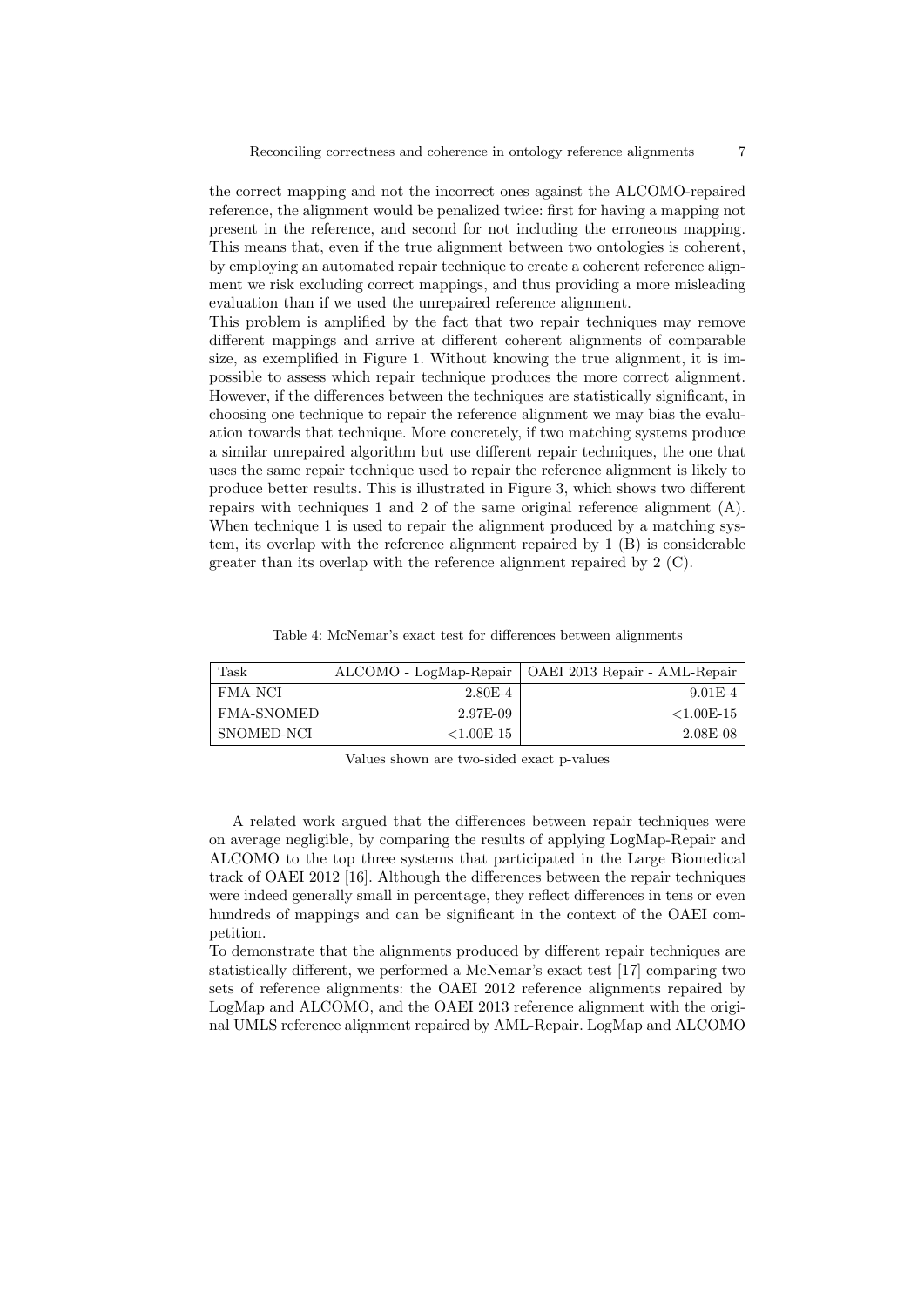disagree over 177 mappings and UMLS original and repaired differ in 78 mappings. The results in Table 4 show that there is indeed a statistical difference between these sets of alignments, as the p-values obtained are clearly below the lowest significance intervals typically considered (0.01).

To empirically test the possibility that the repair technique selected to repair the reference alignment may lead to a bias in evaluation, we produced simple lexical-based alignments for the three tasks of the Large Biomedical Ontologies (by using AML on the small overlapping ontology fragments [18]). Then, we repaired these alignments using either LogMap-Repair or AML-Repair, and evaluated the repaired alignments against a set of reference alignments: original (UMLS unrepaired), LogMap-Repair (the original repaired with LogMap, as provided in OAEI 2012), and AML-Repair (the original repaired with AML-repair). The results of this evaluation are shown in Table 5. With the sole exception of the AML + LogMap-Repair in the FMA-SNOMED task, the best evaluation results in each task were obtained when the repair technique used to repair the alignment was the same that was used in the reference. Although the differences between the various reference alignments were relatively small (usually below 1%) they are not irrelevant from the perspective of the OAEI evaluation, as the differences between matching systems are often in this range. Thus, the repair technique used to repair the reference alignment can indeed lead to a biased evaluation. What is more, this encourages systems competing in OAEI to adopt existing repair techniques, rather than try to develop novel and potentially better alternatives.



Fig. 3: Comparing a repaired alignment with two different repaired references

We posit that a reference alignment for evaluating ontology matching systems should not exclude potentially correct alignments. As we have shown in Figure 2, it is possible that the true alignment between two ontologies is not coherent. In such cases, repairing the alignment should only be considered if the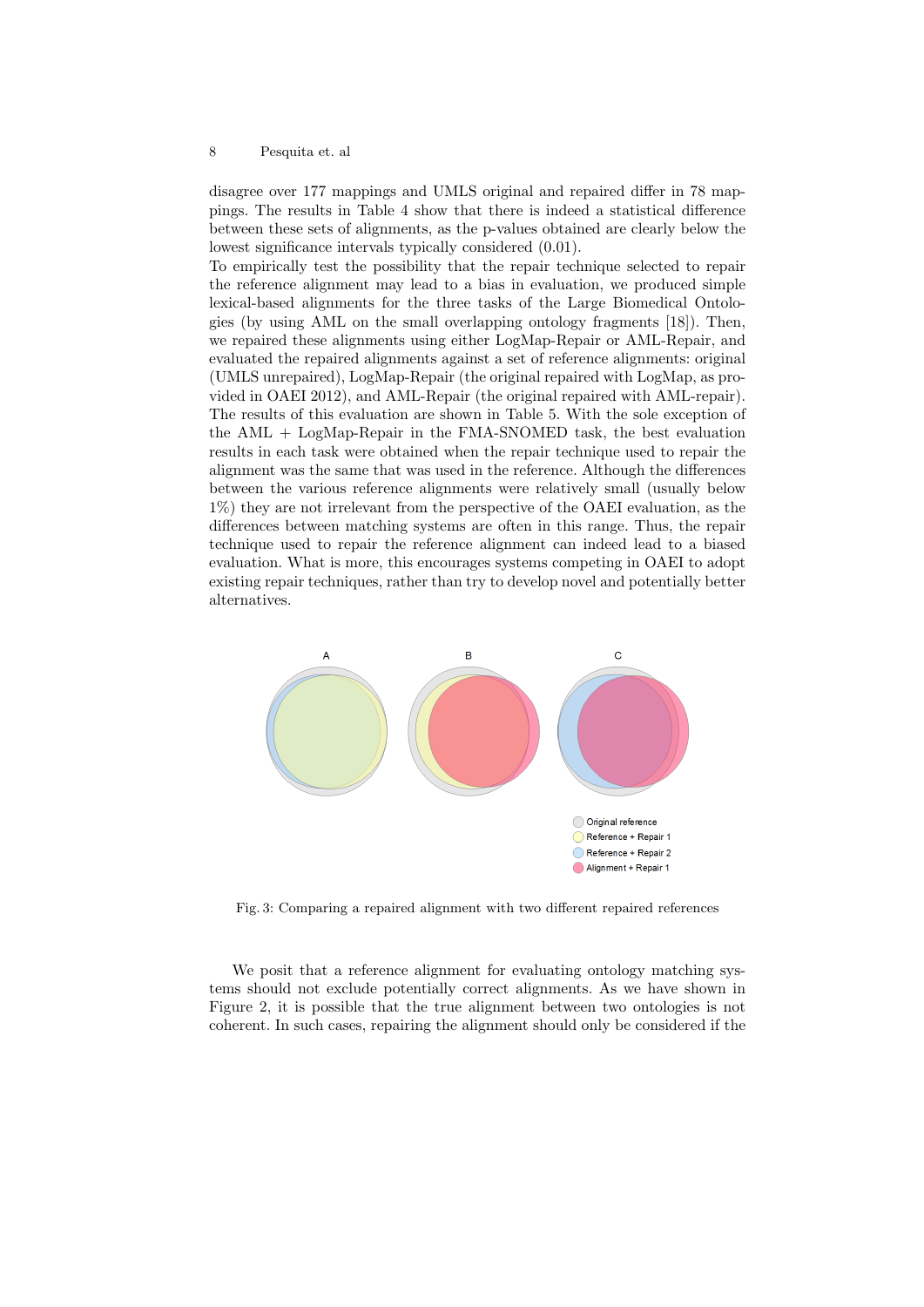| Reference                                               | Precision                                 | Recall | F-measure                              | Size  | Correct | Reference |  |  |  |
|---------------------------------------------------------|-------------------------------------------|--------|----------------------------------------|-------|---------|-----------|--|--|--|
| $AML + AML$ -Repair (FMA vs NCI small)                  |                                           |        |                                        |       |         |           |  |  |  |
| Original                                                | 96.9%                                     | 78.8%  | 87.4%                                  | 2457  | 2382    | 3024      |  |  |  |
| LogMap-Repair                                           | 95.2%                                     | 80.7%  | 87.7%                                  | 2457  | 2339    | 2898      |  |  |  |
| AML-Repair                                              | 95.9%                                     | 81.2%  | 88.2%                                  | 2457  | 2356    | 2901      |  |  |  |
| $\text{AML} + \text{LogMap-Replace}$ (FMA vs NCI small) |                                           |        |                                        |       |         |           |  |  |  |
| Original                                                | 96.8%                                     | 78.8%  | 87.4%                                  | 2461  | 2383    | 3024      |  |  |  |
| $LogMap$ -Repair                                        | 95.4%                                     | 81%    | 87.9%                                  | 2461  | 2347    | 2898      |  |  |  |
| AML-Repair                                              | 95.2%                                     | 80.8%  | 87.7%                                  | 2461  | 2343    | 2901      |  |  |  |
| AML + AML-Repair (FMA vs SNOMED small)                  |                                           |        |                                        |       |         |           |  |  |  |
| Original                                                | 95.2%                                     | 65.4%  | 78.9%                                  | 6187  | 5889    | 9008      |  |  |  |
| LogMap-Repair                                           | 86.1%                                     | 65.7%  | 75.2%                                  | 6187  | 5329    | 8111      |  |  |  |
| AML-Repair                                              | 93.2%                                     | 69%    | 80.2%                                  | 6187  | 5764    | 8349      |  |  |  |
|                                                         | AML + LogMap-Repair (FMA vs SNOMED small) |        |                                        |       |         |           |  |  |  |
| Original                                                | 94.9%                                     | 66.4%  | 79.4%                                  | 6298  | 5978    | 9008      |  |  |  |
| LogMap-Repair                                           | 86.4%                                     | 67.1\% | 76.1%                                  | 6298  | 5439    | 8111      |  |  |  |
| AML-Repair                                              | 89.9%                                     | 67.8%  | 78.1%                                  | 6298  | 5660    | 8349      |  |  |  |
|                                                         |                                           |        | AML + AML-Repair (SNOMED vs NCI small) |       |         |           |  |  |  |
| Original                                                | 92.6%                                     | 60.4%  | 74.8%                                  | 12305 | 11390   | 18844     |  |  |  |
| LogMap-Repair                                           | 91.6%                                     | 61.5%  | $75.1\%$                               | 12305 | 11275   | 18324     |  |  |  |
| AML-Repair                                              | 91.5%                                     | 62.3%  | 75.5%                                  | 12305 | 11255   | 18065     |  |  |  |
| AML + LogMap-Repair (SNOMED vs NCI small)               |                                           |        |                                        |       |         |           |  |  |  |
| Original                                                | 92.6%                                     | 61.3%  | 75.3%                                  | 12474 | 11550   | 18844     |  |  |  |
| LogMap-Repair                                           | 91.7%                                     | 62.4%  | $75.7\%$                               | 12474 | 11439   | 18324     |  |  |  |
| AML-Repair                                              | 90.7%                                     | 62.6%  | 75.4%                                  | 12474 | 11312   | 18065     |  |  |  |

Table 5: Influence of different repair techniques on the evaluation of matching systems

 $\overline{\phantom{a}}$ 

Best F-score values in bold face

 $\overline{\phantom{0}}$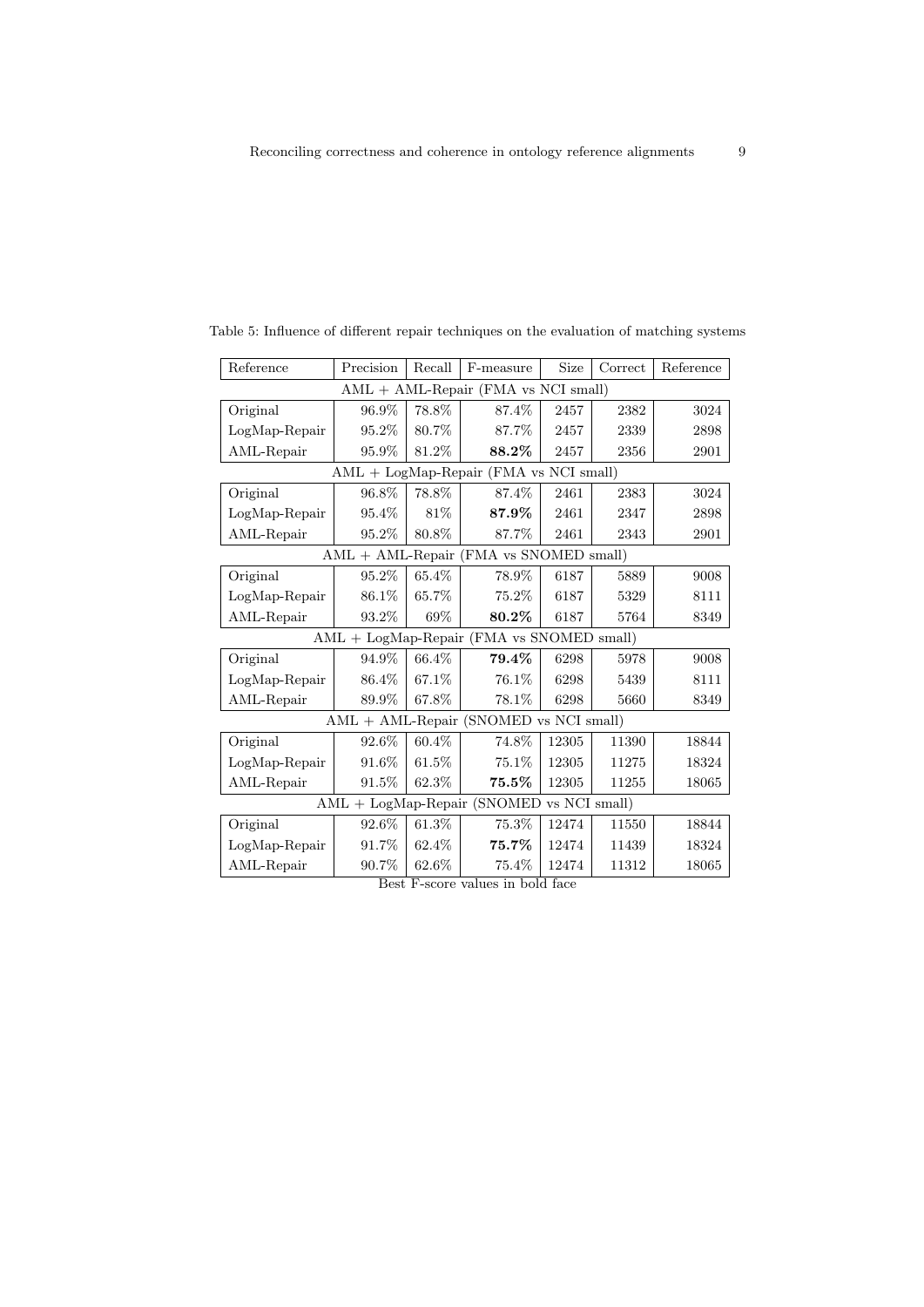ontologies are to be merged into an integrated resource, as otherwise repairing it implies losing correct mappings. However, even in the cases where the true alignment between two ontologies is expected to be coherent, the use of automatic repair techniques to build a reference alignment is likely to lead to the loss of some correct mappings. Penalizing a system that finds true hard-to-find mappings because these happened to be removed during the repair of the reference alignment is certainly not desirable. The OAEI 2013 reference alignments attempt to minimize the number of mappings removed while still maintaining coherence by replacing equivalence relations with subsumption relations where necessary. But as we have shown, only a small fraction of these relationships are correct as subsumptions. In most cases, the original equivalence relation was correct, and in some other cases the mappings should not exist at all.

On the other hand, using the original (unrepaired) reference alignments is not without issues because these do contain erroneous mappings. Going back to the example in Figure 1, a system that finds only the correct mapping would get a worst result than a system that found the two incorrect mappings if it were evaluated with the original reference alignment. The same would also be true if the system were evaluated with the OAEI 2013 reference alignment, as all three mappings are present in this alignment in the form of subsumptions (assuming the evaluation only considers the presence/absence of mappings and not their relationships).

We propose that a more impartial evaluation could benefit from the fact that existing alignment repair algorithms compute the sets of conflicting mappings as part of their process. Mappings within these sets would be tagged as uncertain, and their presence or absence in the evaluated alignments would not be taken into account when calculating performance metrics. A similar approach has been proposed for cases where only a fraction of the possible mappings have been manually evaluated [19]. Coupling this approach with a satisfiability check on the alignment would allow a more impartial evaluation w.r.t. the repair approach chosen by the matching systems. To illustrate this we have evaluated the AML, AML+AML-Repair and AML+LogMap-Repair alignments for FMA-NCI against an unbiased reference alignment where all conflicting mappings (due to disjointness clauses) have been identified and their presence or absence is not considered in the evaluation. Table 6 presents these results, showing that repaired alignments have a higher precision without losing recall.

| Repair Technique | Precision | Recall | F-measure | Size | Correct | Reference |
|------------------|-----------|--------|-----------|------|---------|-----------|
| No Repair        | 95.2%     | 81.8%  | 88.2%     | 1845 | 1756    | 2147      |
| AML-Repair       | 95.9%     | 81.8%  | 88.6%     | 1831 | 1756    | 2147      |
| $LogMap-Repeat$  | 95.7%     | 81.8%  | 88.5%     | 1834 | 1756    | 2147      |

Table 6: Evaluaton of different repair techniques against an unbiased reference

Size and Reference do not include uncertain mappings.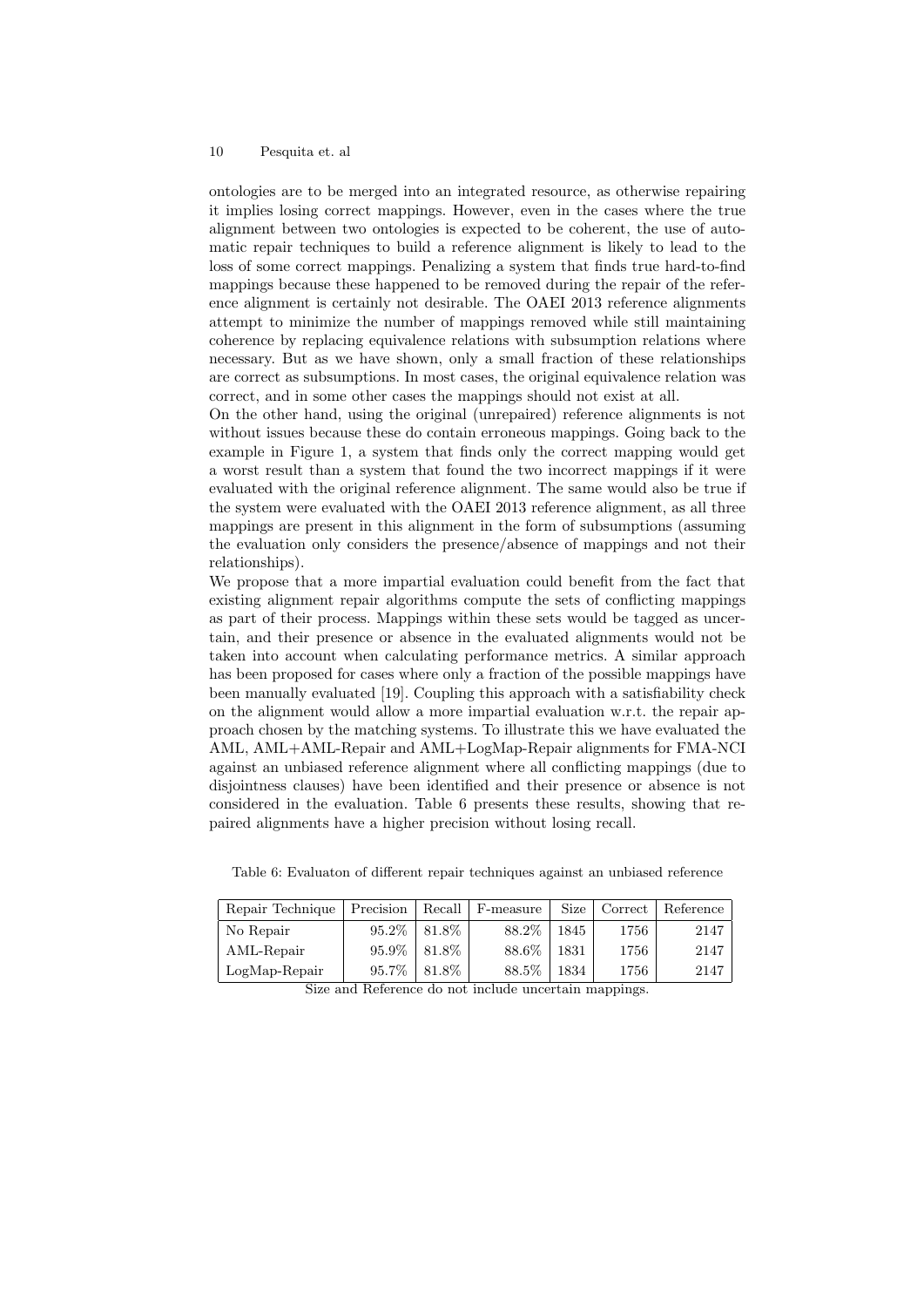#### 4 Conclusions

As ontologies become more prevalent, large and complex, so must ontology matching systems evolve and with them their evaluation strategies. A recent step in this direction has been the introduction of the large biomedical track in OAEI 2012, where the reference was automatically created by processing an external set of integrated vocabularies and then taking this unrefined alignment and repairing it to diminish its incoherence.

We have found that the repair technique employed to create the OAEI 2013 reference alignment, although less aggressive than the ones used in 2012, still removes a considerable portion of correct mappings and incorrectly alters equivalence mappings to subsumptions. Furthermore, we have shown that alignments repaired with different techniques are significantly different, which can have an impact on the evaluation of ontology matching systems. To decrease the impact of these issues on the evaluation of ontology matching systems, we have proposed an alternative for the evaluation of repaired alignments, where the presence or absence of conflicting mappings is not accounted for. We consider that an alignment between two ontologies should enforce coherence, when the advantages of doing so outweigh the disadvantages, which depends on the application of the alignment and on the ontologies themselves. For instance, if the goal of an alignment is to support integration, then coherence is paramount. However, if the alignment is only intended to support a "lighter" connection between the ontologies (e.g., cross-references), then coverage is likely more relevant than coherence, especially if we consider the error rates of repair techniques. Moreover, when ontologies do not model conflicting views of their domain, then a fruitful alignment between them should be coherent, and ensuring coherence can be a crucial step in filtering out errors. However, when ontologies have incompatible ontological models, their complete integration is impossible and enforcing coherence in their alignment will necessarily remove or alter correct mappings.

How to best integrate ontologies with conflicting views is still a debated question [20], and in some cases the goal might not even be a full-fledged integration. We agree with the opinion expressed in [21] that to solve inherent incompatibilities between ontologies, expert intervention is necessary. However, some incompatibilities are unsolvable, and consequently a full coherent integration of the ontologies is impossible. To promote the usefulness of the alignments there should be room for alignments to contain mappings that violate constraints but are ultimately relevant. A next logical step is to investigate the best approach to support the encoding of these conflicts in the alignment.

### Acknowledgements

DF, CP, ES and FMC were funded by the Portuguese FCT through the SOMER project (PTDC/EIA-EIA/119119/2010) and the multi-annual funding program to LASIGE. CP was funded by the FLAD-NSF 2013 Programme under the project "Turning Big Data into Smart Data".